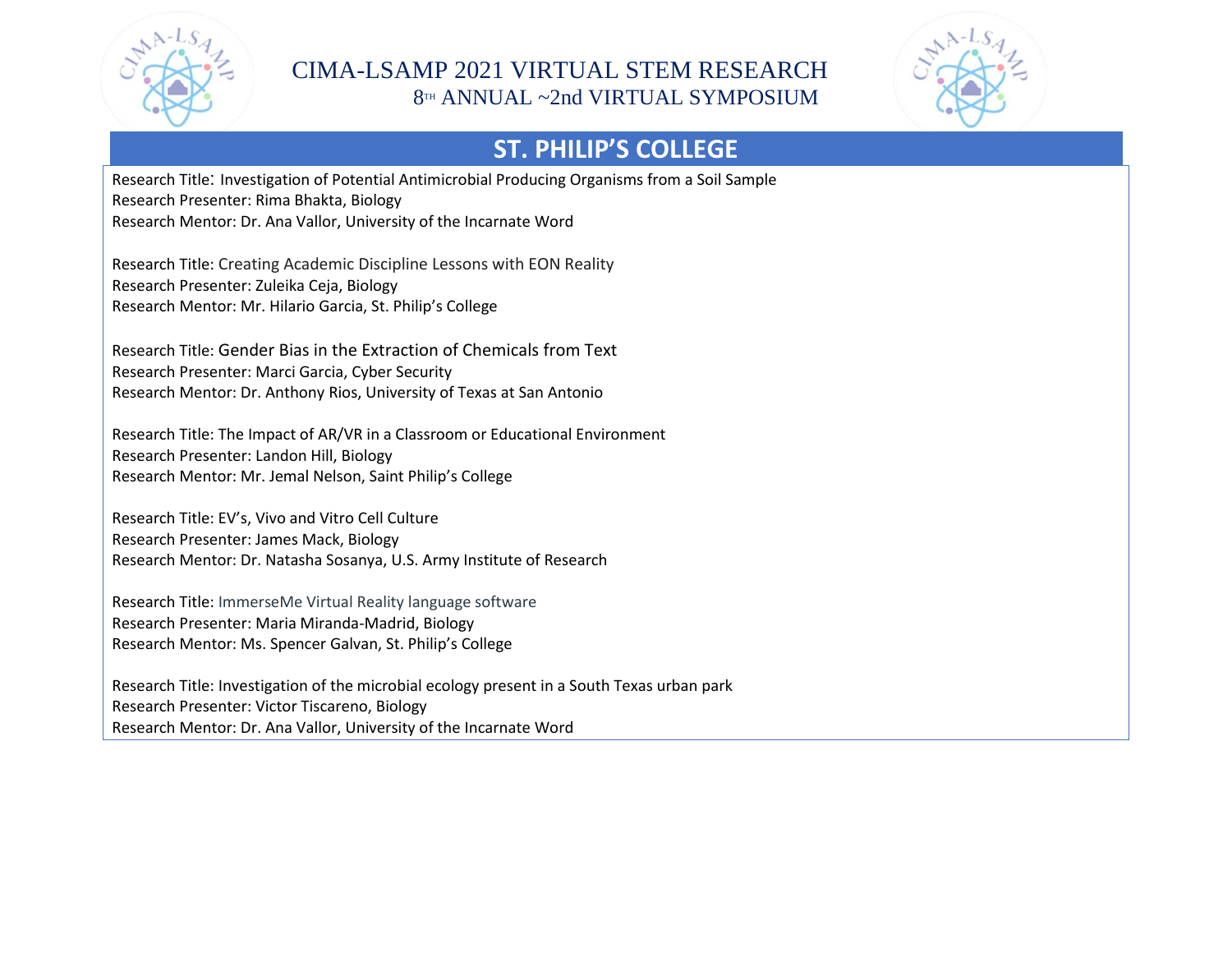#### **SAN ANTONIO COLLEGE**

Research Title: Following an Anti-Cancer Flavanone through Tillandsia Recurvata's Leaves, Flowers, and Root Hairs Research Presenter: Bali Daniels, Biology Research Mentor: Ms. Lourdes Alba, St. Philip's College

Research Title: Deep Learning for Lifeguarding Research Presenter: Pedro Davila, Computer Science Research Mentor: Mr. Garrett Hall, University of Texas at San Antonio

Research Title: Bioretention Basin Effects on Invertebrate Biodiversity and Soil Quality on the Main UTSA Campus Research Presenter: Erika Dyer, Environmental Science Research Mentor: Dr. Brian Laub, University of Texas at San Antonio

Research Title: Deep Learning for Lifeguarding Research Presenter: Oscar Galvan, Engineering Research Mentor: Mr. Garrett Hall, University of Texas at San Antonio

Research Title: Title: Prototype Gravity-Based Electrical Generator Research Presenter: Jhorman Reyes Fen, Engineering Research Mentor: Mr. Klaus Bartels, San Antonio College

Research Title: Implementation of 360 Media as a Teaching Tool in a Lab Classroom Research Presenter: Logan Harrison, Computer Science Research Mentor: Mr. Mauro Frazier, St. Philip's College

Research Title: Bioretention Basin Effects on Invertebrate Biodiversity and Soil Quality on the Main UTSA Campus Research Presenter: Isaiah Hernandez, Environmental Science Research Mentor: Dr. Brian Laub, University of Texas at San Antonio

Research Title: Linguistic Patterns in Social Media Discourse Research Presenter: Ibad Safi, Computer Science Research Mentor: Dr. Anthony Rios, University of Texas at San Antonio

Research Title: Optimized Solar Panel System Research Presenter: Gerardo Silva Carmona, Engineering Research Mentor: Ms. Kazumi ("Niki") Stovall, San Antonio College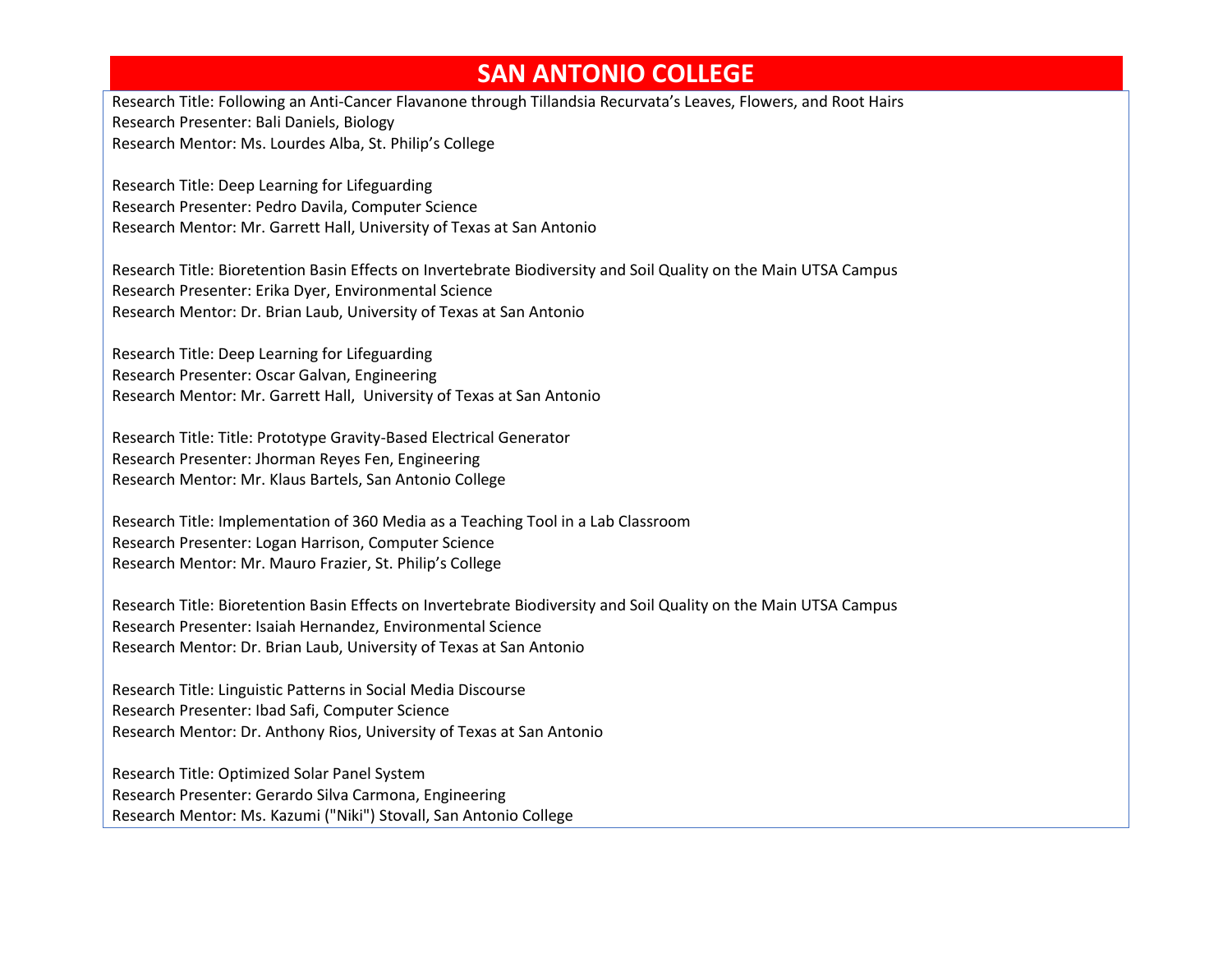#### **NORTHEAST LAKEVIEW COLLEGE**

Research Title: Incapacitating Sars-Cov-2 Delta Variant (B.1.617) By Developing mRNA Vaccines through EteRNA RNA Folding Software Research Presenter: Robert Klupka, Biology Research Mentor: Dr. Robert Miranda, Palo Alto College

Research Title: Mitochondria in Cancer Cells Research Presenter: Dominique Kuehn, Computer Science Research Mentor: Dr. Robert Miranda

Research Title: The Potential of Tillandsia Recurvata as Biofilter for Volatile Organic Carbon Compounds Research Presenter: Andrea Luna, Biology Research Mentor: Ms. Lourdes Alba, St. Philip's College

Research Title: Manual Segmentation of the Endoplasmic Reticulum in Cells to Aid in Computer Learning Research Presenter: Marissa Schultz, Biology Research Mentor: Dr. Robert Miranda, Palo Alto College

### **PALO ALTO COLLEGE**

Research Title: Prototype Gravity-Based Electrical Generator Presenter: Abraham Almarez, Engineering Research Mentor: Mr. Klaus Bartels, San Antonio College

Research Title: Assessing Rhesus Macaques Health Using Blood Smears Research Presenter: Infinity Alvarez, Biology Research Mentor: Dr. Robert Miranda, Palo Alto College

Research Title: Pathogen-Mediated Nutrient Dynamics on Discrete Time Scale Research Presenter: Alexa Garcia, Biology Research Mentor: Dr. Lale Asik, University of the Incarnate Word

Research Title: Pathogen-Mediated Nutrient Dynamics on Discrete Time Scale Research Presenter: P. Lorraine Shanahan, Biology Research Mentor: Dr. Lale Asik, University of the Incarnate Word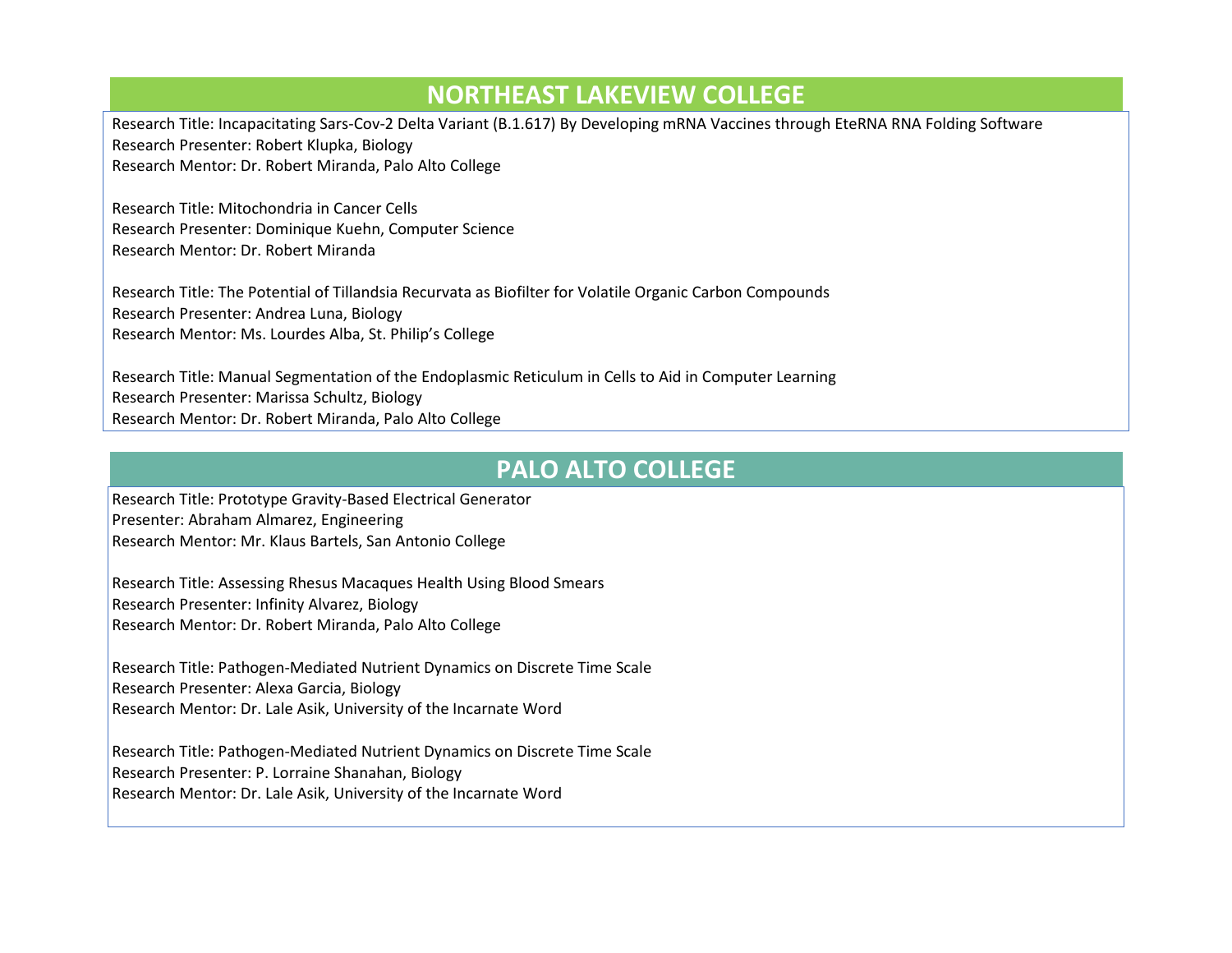Research Title: Optimized Solar Panel System Research Presenter: Farhan Majid, Engineering Research Mentor: Ms. Kazumi ("Niki") Stovall, San Antonio College

Research Title: Pipe-Freezing Preventative Mechanism (PFPM) for Flash Temperature Drops in Texas Research Presenter: John Pham, Engineering Research Mentor: Mr. Ravi Novan, Southwest Research Institute

Research Title: Pipe-Freezing Preventative Mechanism (PFPM) for Flash Temperature Drops in Texas Research Presenter: Francisco Sanchez, Civil Engineering Research Mentor: Mr. Ravi Novan, Southwest Research Institute

## **NORTHWEST VISTA COLLEGE**

Research Title: Bioretention Basin Effects on Invertebrate Biodiversity and Soil Quality on the Main UTSA Campus Research Presenter: Isabella Pangilinan, General Science Research Mentor: Dr. Brian Laub, University of Texas at San Antonio

Research Title: Catalog Photos of Beluga Whales in Hudson Bay for Age, Sex, and Distinguishing Marks Research Presenter: Sergio Silva, Biology Research Mentor: Dr. Robert Miranda, Palo Alto College

Research Title: Pipe-Freezing Preventative Mechanism (PFPM) for Flash Temperature Drops in Texas Research Presenter: Ruben Solis, Engineering Research Mentor: Mr. Ravi Novan, Southwest Research Institute

### **GROUP PRESENTATIONS**

Research Title: Prototype Gravity-Based Electrical Generator Presenter 1: Abraham Almarez, Engineering, Palo Alto Presenter 2: Jhorman Reyes Fen, Engineering, San Antonio College Research Mentor: Mr. Klaus Bartels, San Antonio College

Research Title: Pipe-Freezing Preventative Mechanism (PFPM) for Flash Temperature Drops in Texas Presenter 1: John Pham, Engineering, Palo Alto College Presenter 2: Francisco Castillo Sanchez, Palo Alto College Presenter 3: Ruben Solis, Northwest Vista College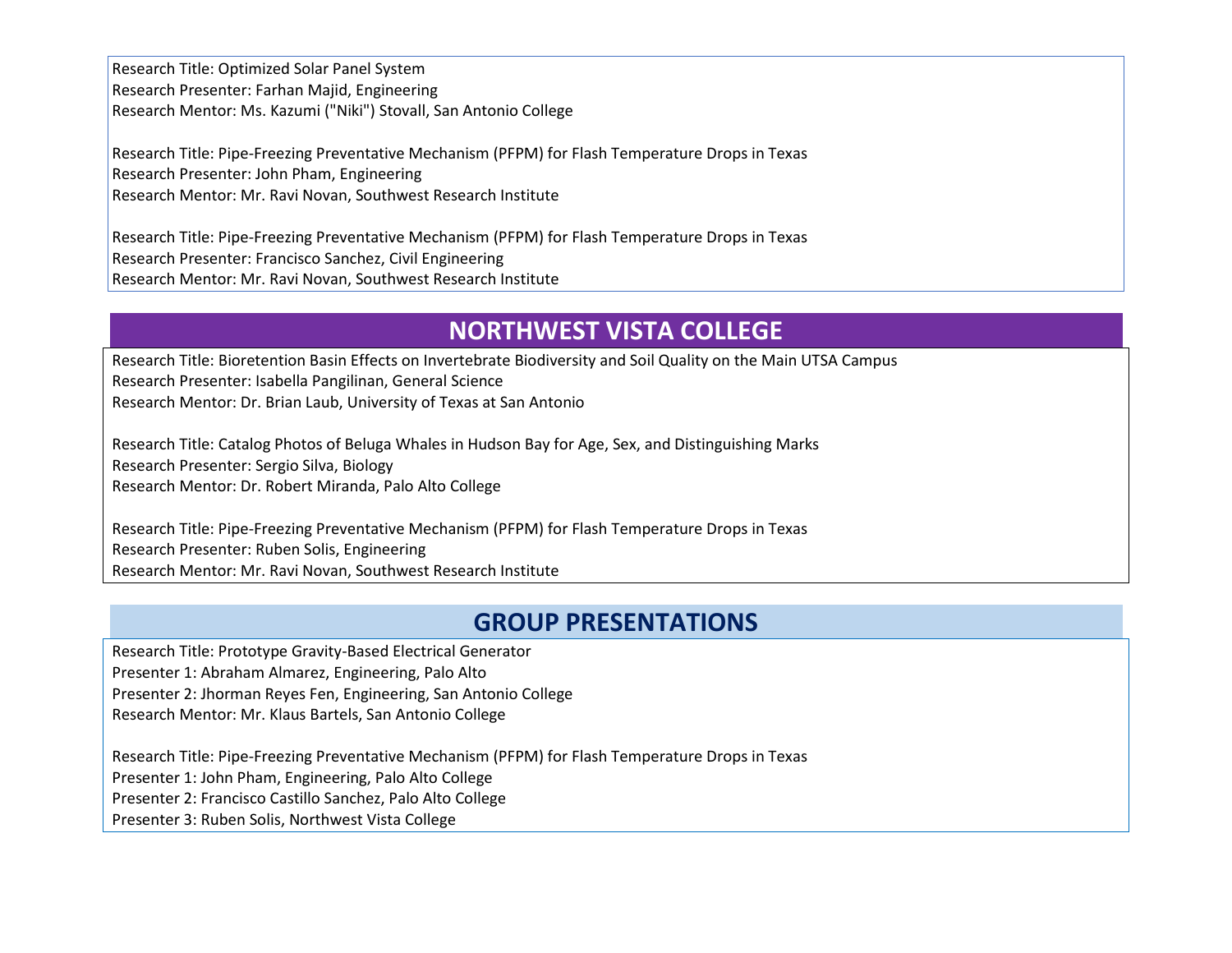Research Mentor: Mr. Ravi Novan, Southwest Research Institute

Research Title: Deep Learning for Lifeguarding Presenter 1: Pedro Davila, Computer Science, San Antonio College Presenter 2: Oscar Galvan, Engineering, San Antonio College Research Mentor: Mr. Garrett Hall, San Antonio College

Research Title: Bioretention Basin Effects on Invertebrate Biodiversity and Soil Quality on the Main UTSA Campus Presenter 1: Erika Dyer, Environmental Science, San Antonio College Presenter 2: Isaiah Hernandez, Environmental Science, San Antonio College Presenter 3: Isabella Pangilinan, General Science, Northwest Vista College Research Mentor: Dr. Brian Laub, University of Texas at San Antonio

Research Title: Optimized Solar Panel System Presenter 1: Gerardo Silva Carmona Presenter 2: Farhan Majid Research Mentor: Ms. Kazumi ("Niki") Stovall, San Antonio College

Research Title: Pathogen-Mediated Nutrient Dynamics on Discrete Time Scale Research Presenter 1: Alexa Garcia, Biology - Palo Alto College Research Presenter 2: P Lorraine Shanahan, Biology - Palo Alto College Research Mentor: Dr. Lale Asik, University of the Incarnate Word

# **ALAMO COLLEGES DISTRICT**

#### **UTSA-NASA CAMEE RESEARCHERS**

**Research Title: Titration in Texas Natural Waters Research Presenter:** Desiree Arbizu, Engineering, Northeast Lakeview College **Primary Investigator (PI)**: Dr. Yongli Gao

**Research Title:** Human impact on the dynamics of biogeochemical processes in Upper San Antonio River Watershed **Research Presenter:** Chrishall Armstrong, Mechanical Engineering, St. Philip's College **Primary Investigator (PI)**: Dr. Daniel Pineda

**Research Title:** Analysis of a TIE-Fighter at Mach 7 Flight **Research Presenter:** Ta'Lya Brooks, Mechanical Engineering, St. Philip's College